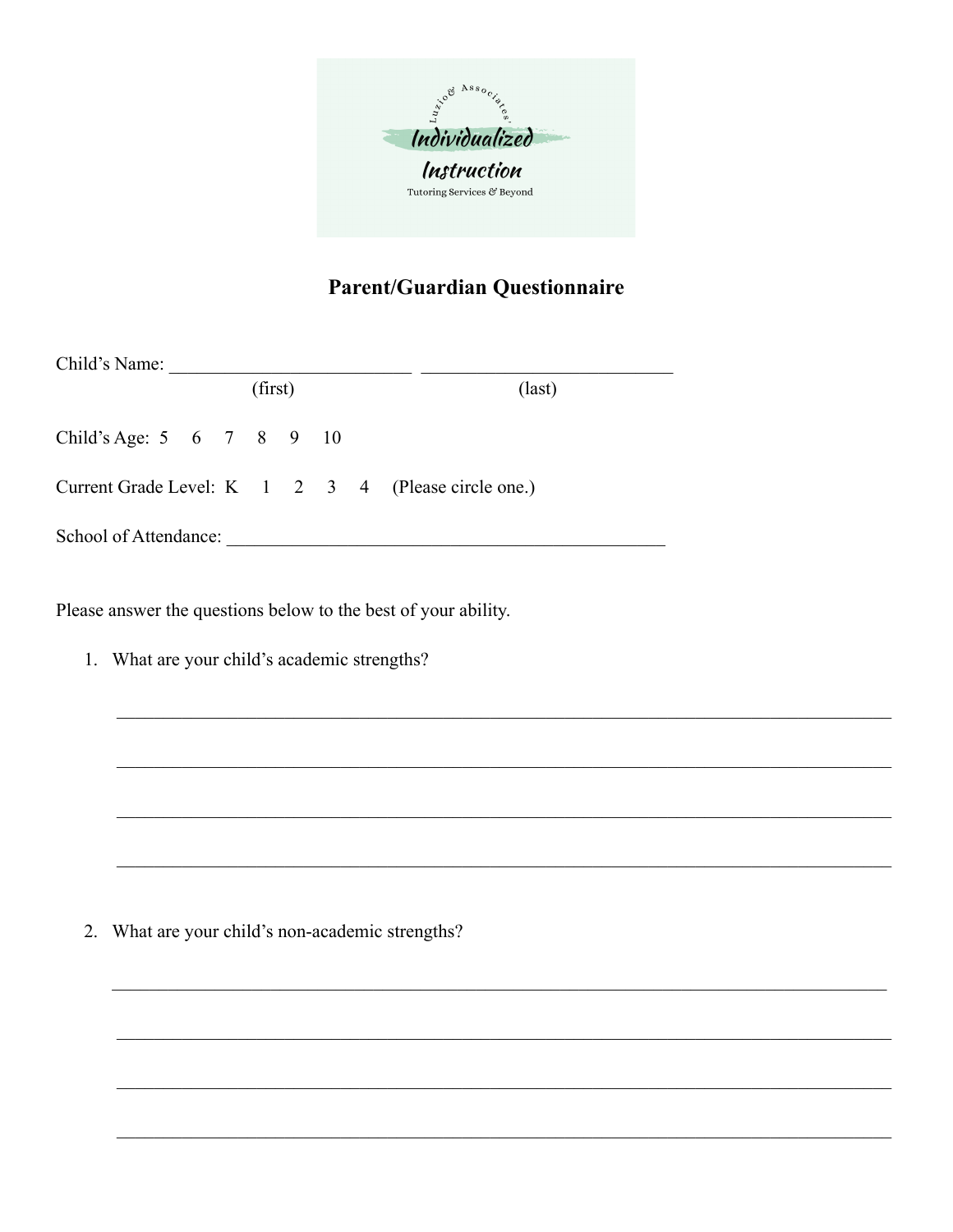| 3. What are your child's interests?                                                                                                                                                                                       |  |  |  |  |  |  |  |  |  |  |
|---------------------------------------------------------------------------------------------------------------------------------------------------------------------------------------------------------------------------|--|--|--|--|--|--|--|--|--|--|
|                                                                                                                                                                                                                           |  |  |  |  |  |  |  |  |  |  |
|                                                                                                                                                                                                                           |  |  |  |  |  |  |  |  |  |  |
|                                                                                                                                                                                                                           |  |  |  |  |  |  |  |  |  |  |
|                                                                                                                                                                                                                           |  |  |  |  |  |  |  |  |  |  |
| 4. Does your child have behavioral challenges? __________________________________<br>no<br>If yes, please explain.                                                                                                        |  |  |  |  |  |  |  |  |  |  |
|                                                                                                                                                                                                                           |  |  |  |  |  |  |  |  |  |  |
|                                                                                                                                                                                                                           |  |  |  |  |  |  |  |  |  |  |
|                                                                                                                                                                                                                           |  |  |  |  |  |  |  |  |  |  |
|                                                                                                                                                                                                                           |  |  |  |  |  |  |  |  |  |  |
| 5. What area does your child struggle? (Please check all that apply.)                                                                                                                                                     |  |  |  |  |  |  |  |  |  |  |
| Alphabetic Letter Identification (The ability to recognize all 52 upper and lowercase letters of the<br>alphabet.)                                                                                                        |  |  |  |  |  |  |  |  |  |  |
| Alphabetic Letter Sounds (The ability to identify and produce all alphabetic letter sounds.)                                                                                                                              |  |  |  |  |  |  |  |  |  |  |
| Phonological Awareness (The ability to recognize and manipulate the spoken parts of words and<br>sentences, such as identifying syllables, rhyme, onset-rime, segmentation and blending of sounds,<br>alliteration, etc.) |  |  |  |  |  |  |  |  |  |  |
| Phonemic Awareness (The ability to recognize and manipulate the individual phonemes, or sounds, in<br>spoken words, such as deletion and addition of phonemes, isolation of phonemes, etc.)                               |  |  |  |  |  |  |  |  |  |  |
| Phonics (The understanding of the relationship between the sounds of spoken language and the letters,<br>or letter patterns, in the written language.)                                                                    |  |  |  |  |  |  |  |  |  |  |
| Listening Comprehension (The ability to understand the meaning of words heard and to then be able to<br>relate to them in some way, such as answering written or oral questions about a text read aloud.)                 |  |  |  |  |  |  |  |  |  |  |
| Reading Comprehension (The ability to read and comprehend an unrehearsed, or fresh, text, such as<br>answering written or oral questions about the text.)                                                                 |  |  |  |  |  |  |  |  |  |  |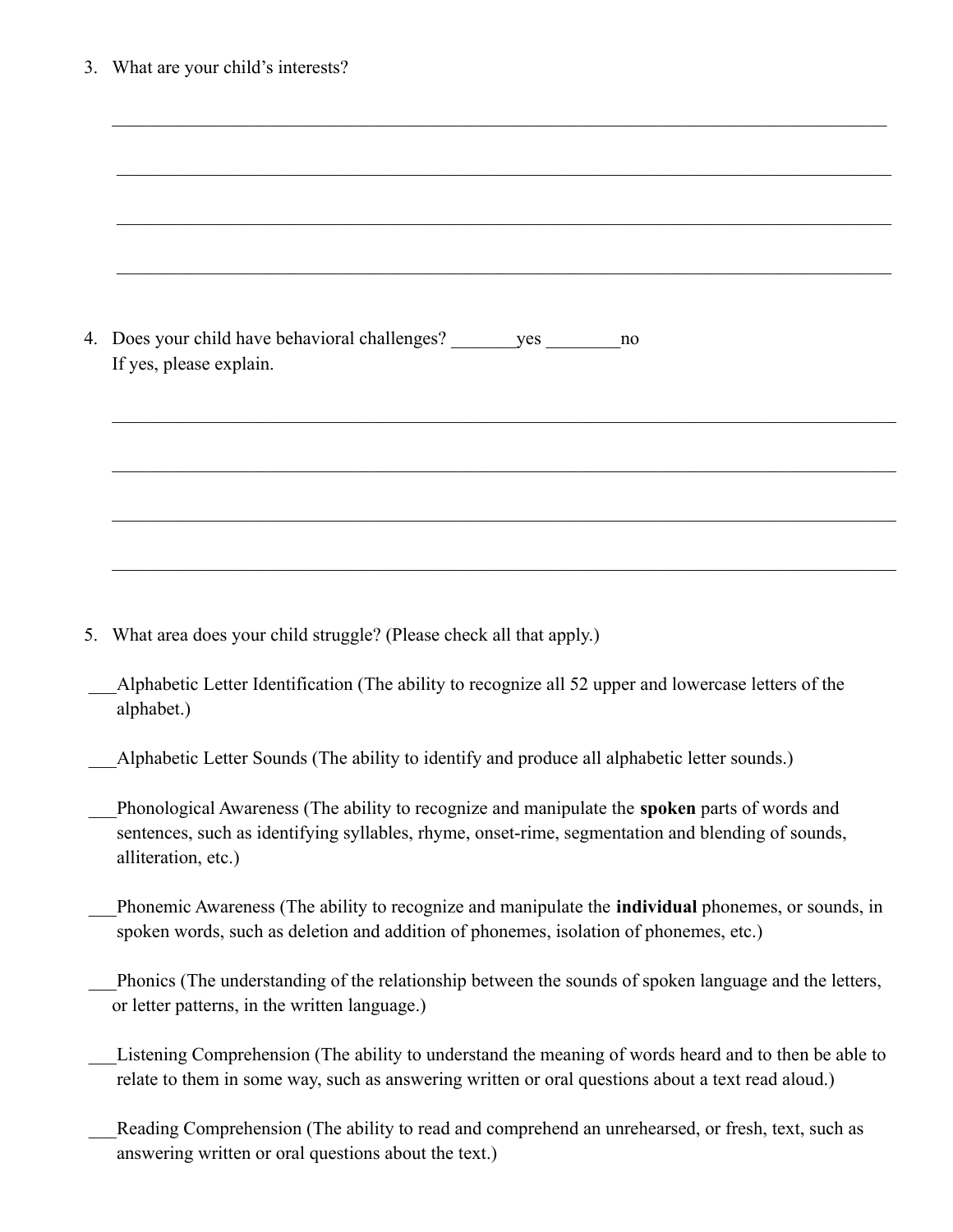Reading Fluency (The ability to read a text fluently, smoothly, and at an appropriate rate, along with correct expression and accuracy.)

\_\_\_Sight Words, often called high frequency words or Dolch words

Measurement (The ability to identify and understand the concepts of weights and measures, such as mass, distance or length, area, and volume.)

Data Analysis (The ability of gathering, organizing, and using data to reach conclusions and support decision-making.)

Geometry (The ability to recognize, understand, and manipulate shapes, space, lines, angles, etc.)

\_\_\_Computation and Algebraic Thinking (The ability to solve, analyze, recognize patterns, make generalizations, and represent relationships.)

Number Sense (The ability to understand, relate, and connect numbers, such as subitizing, knowing value and various representations of numbers, etc.)

 $\mathcal{L}_\mathcal{L} = \{ \mathcal{L}_\mathcal{L} = \{ \mathcal{L}_\mathcal{L} = \{ \mathcal{L}_\mathcal{L} = \{ \mathcal{L}_\mathcal{L} = \{ \mathcal{L}_\mathcal{L} = \{ \mathcal{L}_\mathcal{L} = \{ \mathcal{L}_\mathcal{L} = \{ \mathcal{L}_\mathcal{L} = \{ \mathcal{L}_\mathcal{L} = \{ \mathcal{L}_\mathcal{L} = \{ \mathcal{L}_\mathcal{L} = \{ \mathcal{L}_\mathcal{L} = \{ \mathcal{L}_\mathcal{L} = \{ \mathcal{L}_\mathcal{$ 

 $\mathcal{L}_\text{max} = \frac{1}{2} \sum_{i=1}^n \mathcal{L}_\text{max}(\mathbf{x}_i - \mathbf{y}_i)$ 

 $\mathcal{L}_\mathcal{L} = \{ \mathcal{L}_\mathcal{L} = \{ \mathcal{L}_\mathcal{L} = \{ \mathcal{L}_\mathcal{L} = \{ \mathcal{L}_\mathcal{L} = \{ \mathcal{L}_\mathcal{L} = \{ \mathcal{L}_\mathcal{L} = \{ \mathcal{L}_\mathcal{L} = \{ \mathcal{L}_\mathcal{L} = \{ \mathcal{L}_\mathcal{L} = \{ \mathcal{L}_\mathcal{L} = \{ \mathcal{L}_\mathcal{L} = \{ \mathcal{L}_\mathcal{L} = \{ \mathcal{L}_\mathcal{L} = \{ \mathcal{L}_\mathcal{$ 

 $\mathcal{L}_\mathcal{L} = \{ \mathcal{L}_\mathcal{L} = \{ \mathcal{L}_\mathcal{L} = \{ \mathcal{L}_\mathcal{L} = \{ \mathcal{L}_\mathcal{L} = \{ \mathcal{L}_\mathcal{L} = \{ \mathcal{L}_\mathcal{L} = \{ \mathcal{L}_\mathcal{L} = \{ \mathcal{L}_\mathcal{L} = \{ \mathcal{L}_\mathcal{L} = \{ \mathcal{L}_\mathcal{L} = \{ \mathcal{L}_\mathcal{L} = \{ \mathcal{L}_\mathcal{L} = \{ \mathcal{L}_\mathcal{L} = \{ \mathcal{L}_\mathcal{$ 

 $\mathcal{L}_\text{max} = \frac{1}{2} \sum_{i=1}^n \mathcal{L}_\text{max}(\mathbf{x}_i - \mathbf{y}_i)$ 

\_\_\_Other (Please explain.)

6. From the above areas of difficulty, which areas would you like your child's tutor to focus on during sessions?

7. Does your child currently receive services through an IEP, ILP, or 504 Plan at school? \_\_\_\_Yes \_\_\_\_No

\*If yes and you would like to disclose the information, please attach a copy of the IEP, ILP, or 504 Plan.